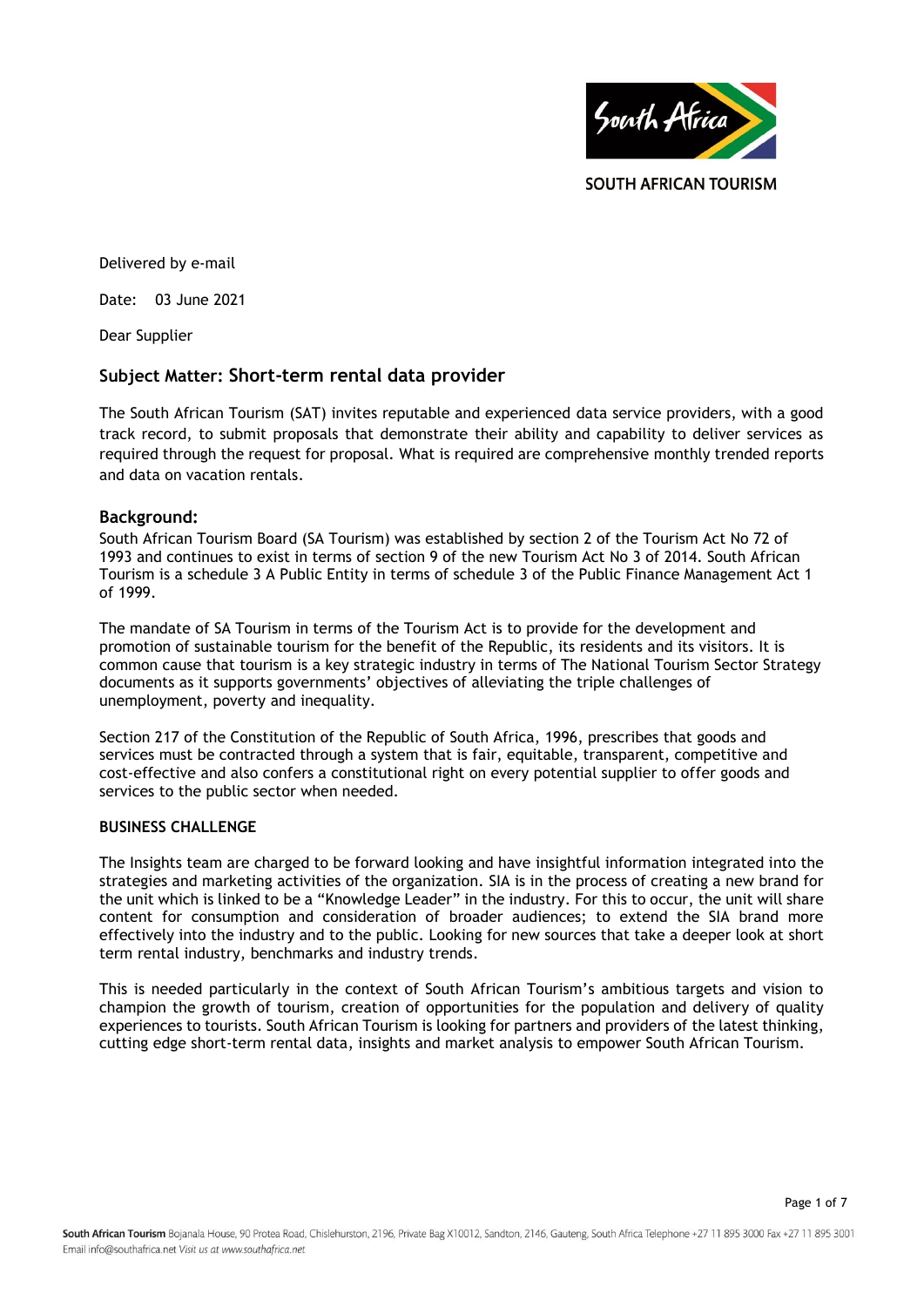# **WHAT IS NEEDED?**

SAT's SIA business unit is inviting reputable and suitably qualified sources for monthly reports on shortterm rental trends for South Africa, the rest of Africa and the global performance. Each of the reports must include the following aspects in the deliverable:

- Analysis of trends in the short-term rental industry
- Analysis of the number of nights stayed in the accommodation
- Trended data on number of short-term rental listings, occupancy rate, average daily rate, RevPAR, rooms sold and rooms available.
- The period of stay; day of the week, day, month and year
- The location of the accommodation
- The guest details such as city and country of origin
- Accommodation segmentation by property type and number of bedrooms
- Isolate seasonal trends and anomalies with monthly, annual and year-on-year view

#### **SCOPE OF WORK:**

The unit is charged with internal and external reporting and the content within the reports is often repurposed by the unit to extend the reach of the knowledge from the reports to broader audiences.

This procurement process is in pursuance of **monthly short-term rental reports** from the selected supplier(s) which will be:

- 1. Infused into South African Tourism's internal and external reports and may be used in public platforms of South African Tourism. As such the respondent must be clear on the rights of the reports shared. South African Tourism will use these reports in strategy development, inclusion into insights reports and for presentations within the South African Tourism ecosystem to further the Tourism agenda of South Africa as a destination, including partners, provinces and other government or private tourism players as South African Tourism sees fit.
- 2. Source material for South African Tourism to develop strategies, campaigns and innovations for the benefit of tourism in and to South Africa
- 3. Provide insights on the tourism industry from a broader vantage to better understand the accommodation sector

The outputs are required in a format readily accessible, intuitive and not requiring any special software, training or any other prework or additional resources beyond the specifications of this request for proposal.

Proposals will be accepted from performance reporting service providers as well as other companies with products or services geared towards monitoring and tracking the short-term rental industry.

#### **Format of proposals**

Bidders must complete and return all the necessary standard bidding documents (SBD's) attached to this request for technical and financial proposals.

Bidders are advised that their proposals should be concise, written in plain English and simply presented in the same order as indicted below:-

- (a) Cover letter introducing your firm and credentials, capacity, capability and experience for this assignment;
- (b) National Treasury Centralized Supplier Database (CSD) registration summary report with a valid tax status;
- (c) Valid certified copy of B-BBEE certificate;
- (d) Bidders must have specific experience and submit at least three recent references (in a form of written proof(s) on their client's letterhead including relevant contact person(s), office telephone & fax number, website and email address) where similar work were undertaken.
- (e) Overview of the methodology your firm will apply for this assignment;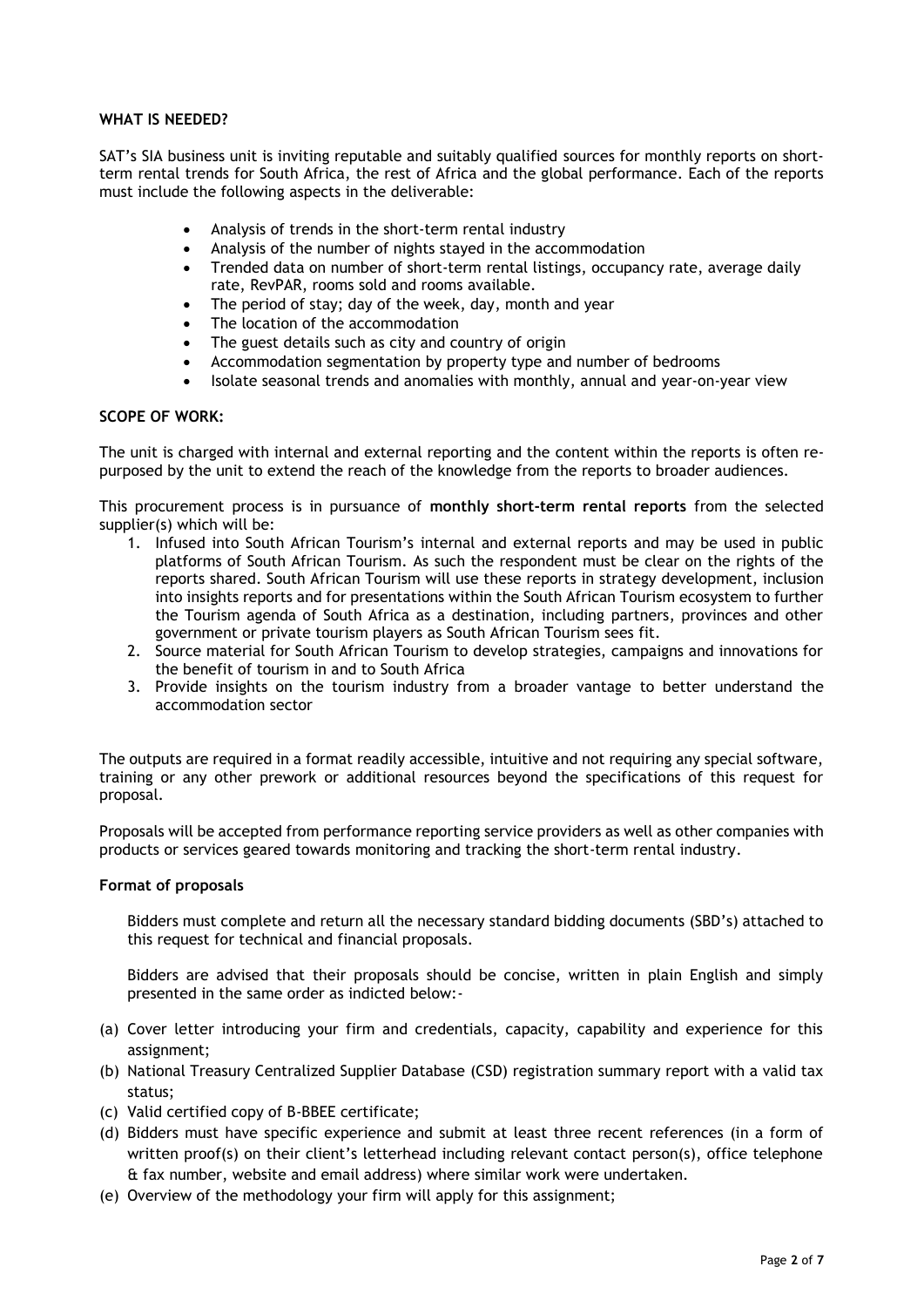- (f) Project approach and plan which outlines the activities to be undertaken during the process bearing in mind that SA Tourism requires the entire process to be finalised as rapidly as possible;
- (g) Outline of the qualifications and related experience of the proposed candidate who will be assigned to the matter and three examples of content pieces written that are in line with our target audience from the candidate who will be assigned to this matter;
- (h) Financial proposal to deliver the assignment including any other cost SA Tourism should be aware off for the successful completion of the assignment;
- (i) Declaration of Interest SBD 4;
- (j) Preference Point Claim Form SBD 6.1;
- (k) Declaration of Bidder's Past Supply Chain Management Practices SBD 8; and
- (l) Independent Bid Determination SBD 9.

#### **Cost structure and project plan:**

Bidders must submit the total bid price for the assignment based on the skills, resources and time allocated to the project. Bidders should also propose innovation in their technical proposals to keep the cost to a minimum where SA Tourism will still benefit from the best possible qualitative outcome. SA Tourism reserves the right to request additional information or clarity on cost proposals prior to the evaluation thereof.

Time sheets need to be submitted for payment to take place.

#### **Evaluation Method:**

The evaluation process of proposals will comprise of the following phases:

| <b>Phase 1</b> | Phase 2                                                                                                                                                                                                                                                                                                                                                                                                                                                   |
|----------------|-----------------------------------------------------------------------------------------------------------------------------------------------------------------------------------------------------------------------------------------------------------------------------------------------------------------------------------------------------------------------------------------------------------------------------------------------------------|
| Functionality  | <b>Price and B-BBEE</b>                                                                                                                                                                                                                                                                                                                                                                                                                                   |
|                | Suppliers that have successfully progressed<br>$\vert$ Proposals will be evaluated in terms of functionality $\vert$ <sup>34</sup> through to Phase 2 will be evaluated in accordance<br>with the 80/20 preference point system<br>contemplated in the Preferential Procurement<br>Policy Framework Act,<br>80 points will be awarded for price while 20 points<br>will be allocated for preference points for BBBEE<br>as prescribed in the regulations. |

#### **Functionality:**

**"functionality"** means the measurement according to predetermined norms, as set out in the RFP documents, of a service or commodity that is designed to be practical and useful, working or operating, taking into account, among other factors, the quality, reliability and viability of a service and the technical capacity and ability of a supplier.

Bidder(s) are required to achieve a minimum threshold 70% to proceed to Gate 2 of procurement process.

| <b>Performance Indicators</b> | Value     |
|-------------------------------|-----------|
|                               | allocated |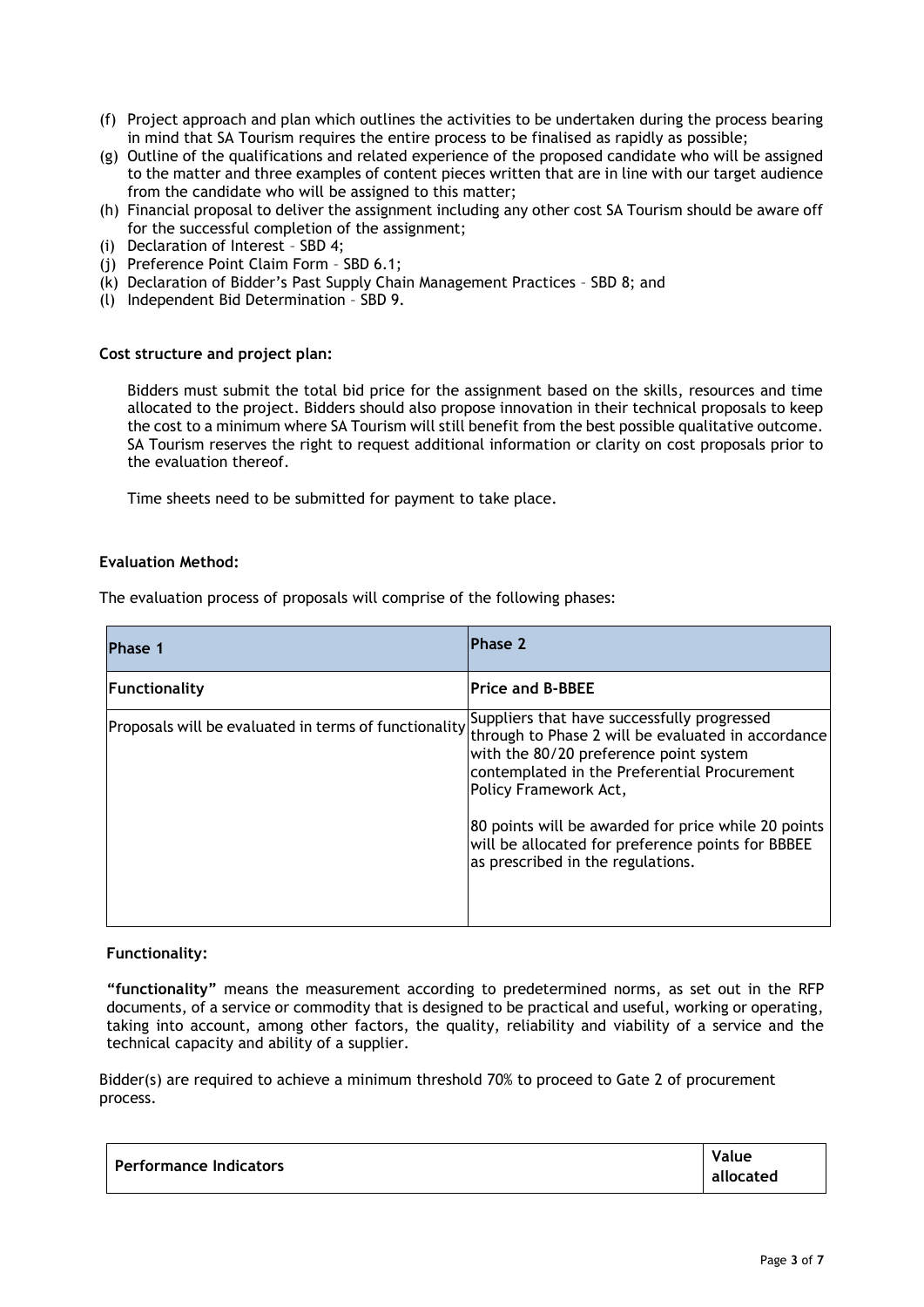| Credentials and experience relevant to the scope of work under this RFP<br>1.<br>5+ years of company being in existence<br>Experience on working on similar projects (Industry, methodology and<br>$\bullet$<br>size; suppliers should clearly state work done like a project of this nature)<br>The supplier is required to provide three (3) contactable client references<br>$\bullet$                                                                                                                                                                                                                                                                                                                                                                                                                                                                                                                                                    | 20  |
|----------------------------------------------------------------------------------------------------------------------------------------------------------------------------------------------------------------------------------------------------------------------------------------------------------------------------------------------------------------------------------------------------------------------------------------------------------------------------------------------------------------------------------------------------------------------------------------------------------------------------------------------------------------------------------------------------------------------------------------------------------------------------------------------------------------------------------------------------------------------------------------------------------------------------------------------|-----|
| where its services can be verified. References should be presented in a<br>form of a written letter on an official letterhead from clients where<br>similar services have been provided and should not be older than three (3)<br>years. No appointment letters from clients will be accepted as reference<br>letters.                                                                                                                                                                                                                                                                                                                                                                                                                                                                                                                                                                                                                       |     |
| Demonstration of capability through a sample report with real or dummy data<br>2.<br>that illustrates the report contents and analysis of the rental industry trends.<br>The supplier is required to provide one (1) report where its services<br>$\bullet$<br>can be verified. This needs to be on an MS Excel or PDF format. This<br>report will be judged on the quality scale below:<br>5 - excellent quality report with data analysis and trends that lead to<br>actionable recommendations<br>4 - above average report<br>3 - average report<br>2- below average report<br>1 - poor quality report with no data analysis and trends that lead to<br>actionable recommendations<br>0 - No report example<br>NB: The contents of the sample report will be taken to represent the<br>type of information that will be available in the report deliverable and<br>the bidder commits to be able to replicate the report for the specific | 30  |
| market.<br>Depth and breath of topics covered for the specific market.<br>3.<br>This report will be judged on the quality scale below:<br>5 - excellent coverage depth and breadth in sample report<br>4 - above average<br>3 - average<br>2 - below average<br>1 - poor coverage with little depth and breadth in sample report<br>0 - No report example<br>NB: The contents of the sample report will be taken to represent the<br>type of information that will be available in the report deliverable and<br>the bidder commits to be able to replicate the report for the specific<br>market.<br>A project implementation plan with timelines from inception to completion of<br>4.                                                                                                                                                                                                                                                     | 40  |
| the project.                                                                                                                                                                                                                                                                                                                                                                                                                                                                                                                                                                                                                                                                                                                                                                                                                                                                                                                                 | 10  |
| <b>Total weight</b>                                                                                                                                                                                                                                                                                                                                                                                                                                                                                                                                                                                                                                                                                                                                                                                                                                                                                                                          | 100 |

| Evaluation matrix determining value of weights based on |      |         |      |           |
|---------------------------------------------------------|------|---------|------|-----------|
| Very poor                                               | Poor | Average | Good | Excellent |
|                                                         |      |         |      |           |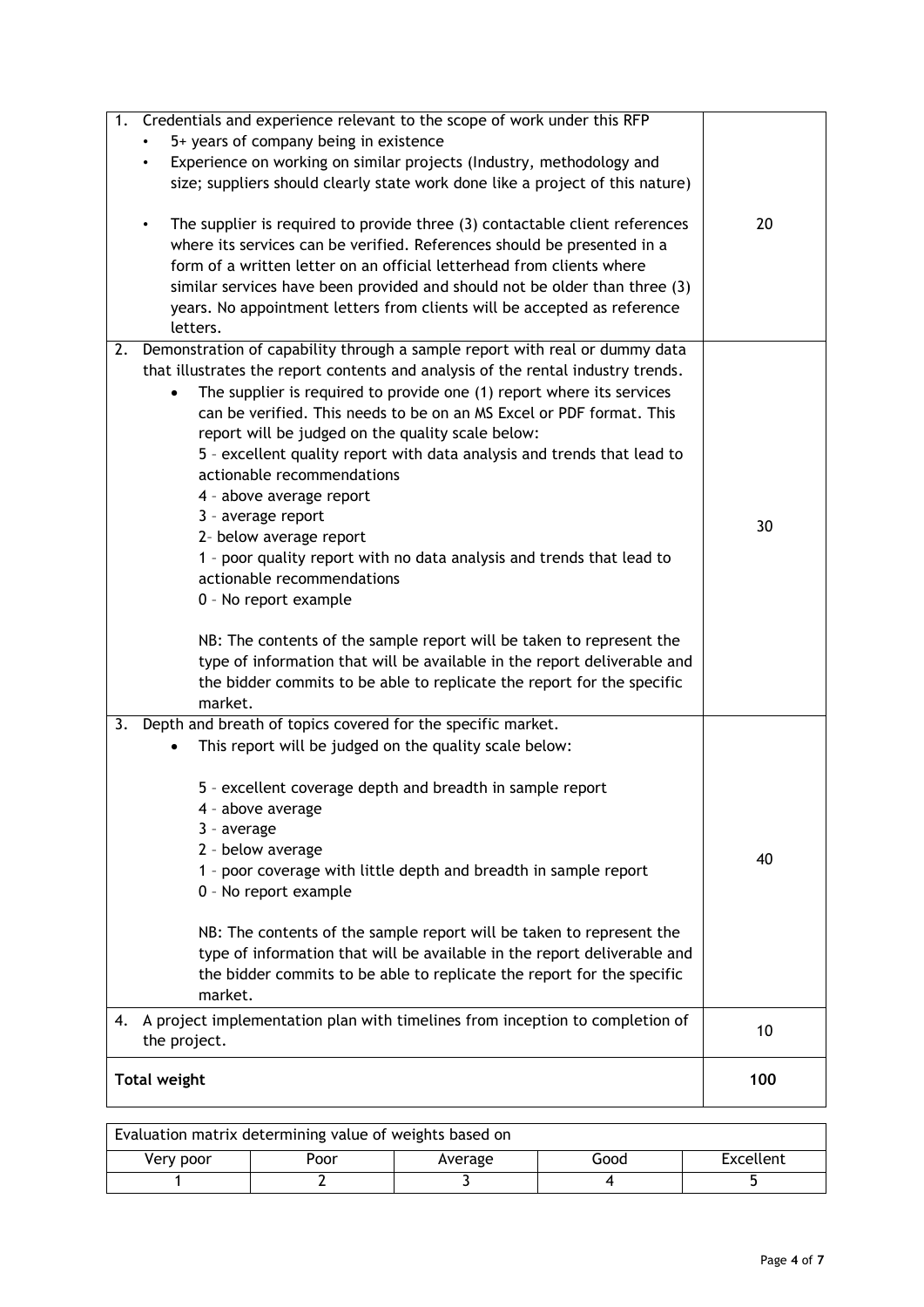Proposals will be evaluated strictly according to the evaluation criteria stipulated in this section

- Suppliers must submit supportive documentation for all functional requirements. The official responsible for scoring the respective proposals will evaluate and score all proposals based on submissions and the information provided.
- The score for functionality will be calculated in terms of the 1 5 rating scale as shown in the functionality criteria matrix above
- The value scored for each criterion will be multiplied with the specified weighting for the relevant criterion to obtain the marks scored for each criterion. These scores will be added and expressed as a fraction of the best possible score for all criteria.
- The points for functionality and the points for B-BBEE level of contribution will be added together and the proposal from the supplier which meets the highest score will be deemed the preferred proposal.

**Important notice:** A minimum threshold of 70% has been set for suppliers to achieve for FUNCTIONALITY during the evaluation process of Phase 1. Any supplier who does not achieve at least 350 points or more (>70%) will be eliminated and will not qualify for further adjudication where only comparative price and B-BBEE level of contributor will be considered.

| <b>B-BBEE Status Level of Contributor</b> | Number of points |  |
|-------------------------------------------|------------------|--|
|                                           | (80/20 system)   |  |
|                                           | 20               |  |
|                                           | 18               |  |
|                                           | 16               |  |
|                                           | 12               |  |
|                                           |                  |  |
|                                           |                  |  |
|                                           |                  |  |
|                                           |                  |  |
| Non-compliant contributor                 |                  |  |

# **Points awarded for B-BBEE status level of contributor**

**"B-BBEE status level of contributor"** means the B-BBEE status received by a measured entity based on its overall performance using the relevant scorecard contained in the Codes of Good Practice on Black Economic Empowerment, issued in terms of section 9(1) of the Broad-Based Black Economic Empowerment Act;

# **Awarding of Points for Price and Broad-Based Black Economic Empowerment**

The suppliers that have successfully progressed through to Phase 2 (suppliers who meets the minimum threshold for functionality of 70%) will be evaluated in accordance with the 80/20 preference point system contemplated in the Preferential Procurement Policy Framework Act, 2000 and the Preferential Procurement Regulations of 2017.

80 points will be awarded for price while 20 points will be allocated for preference points for BBBEE as prescribed in the regulations.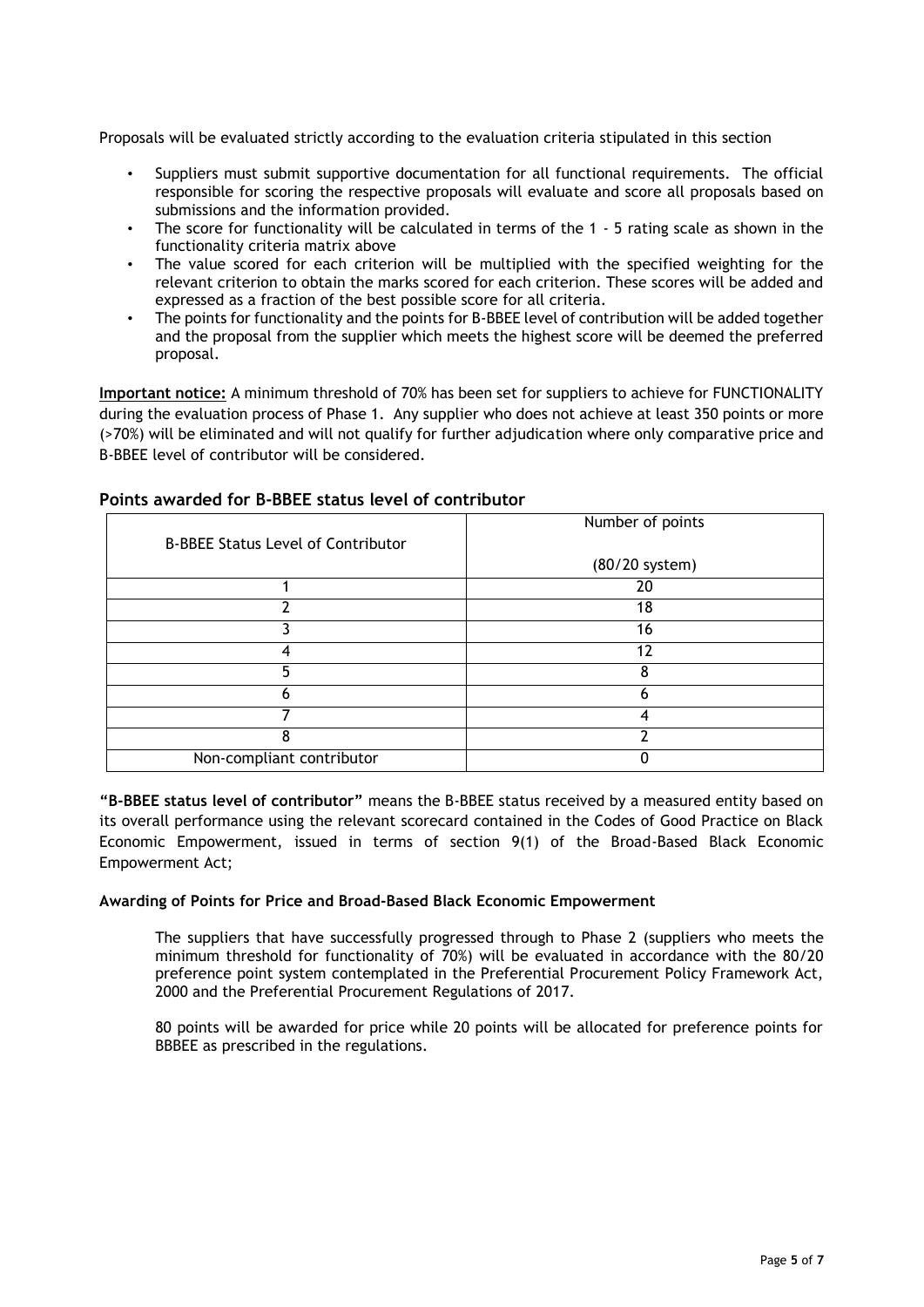| <b>B-BBEE Status Level of Contributor</b> | <b>Number of Points</b> |
|-------------------------------------------|-------------------------|
|                                           | 20                      |
|                                           | 18                      |
| ર                                         | 14                      |
| 4                                         | 12                      |
| 5                                         | 8                       |
| 6                                         | 6                       |
|                                           | 4                       |
| 8                                         | າ                       |
| Non-compliant contributor                 |                         |

Points for B-BBEE level of contribution will be awarded in accordance with the below table: -

# **Adjudication and Final Award of project**

The successful supplier will usually be the service provider scoring the highest number of points for comparative price and BBEE level of contribution or it may be a lower scoring bid on justifiable grounds or no award at all.

# **National Treasury Centralized Supplier Registration and B-BBEE Certificates**

All submissions must include a copy of successful registration on National Treasury's Centralized Supplier Database (CSD) with a valid tax clearance status and an original or certified copy of a B-BBEE verification certificate (if you have been assessed).

Proposals which does not include these documents will not be considered.

# **Deadline for submission**

All proposals must be e-mailed, in PDF format, to [evah@southafrica.net](file:///C:/Users/evah/Downloads/evah@southafrica.net) no later than 12h00 on Tuesday, 15 June 2021 and should remain valid for at least 3 months after the closing date.

# **Confidentiality**

The request for a technical and cost proposal and all related information shall be held in strict confidence by suppliers and usage of such information shall be limited to the preparation of the bid. All suppliers are bound by a confidentially agreement preventing the unauthorized disclosure of any information regarding SA Tourism or of its activities to any other organization or individual. The suppliers may not disclose any information, documentation or products to other clients without written approval of SA Tourism.

#### **Terms of engagement**

Prior to commencing with the assignment, the successful supplier will be required to meet with the Chairperson of SA Tourism's Audit and Risk Committee to align the final statement of work (SOW) and criteria for approval.